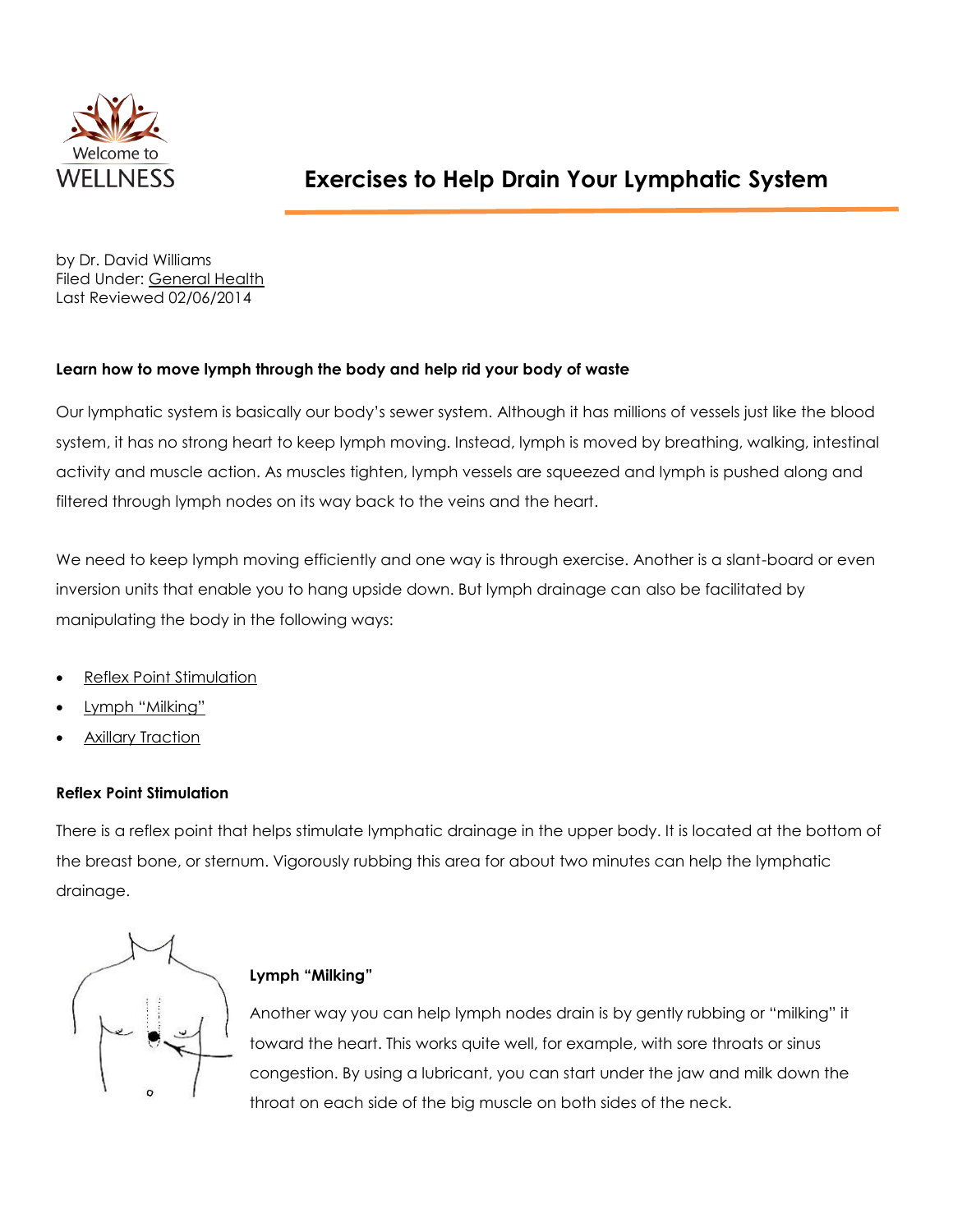Then start at the base of the skull with your thumbs just behind the ears. Push under the skull, into the neck, with firm pressure slowly going toward the collar bone. Continue to do this, and each time move the thumbs closer together toward the spinal column.



This manipulation alone has relieved headaches and neck tension. Always "milk" or massage the lymphatic system (as well as the circulatory system) toward the heart. If you'll notice, massage therapists always work toward the heart. Massage therapy is good for the circulation and one of its benefits is stimulating the drainage of the lymph system.

### **Axillary Traction**

One other important and easy technique is called "axillary traction"—a \$10 word meaning "armpit pull." Simply lie on your back and have someone stand at your head, place their hands under your armpits, and gently pull straight toward their body. Keep your arms at your sides. Your partner should maintain this traction, or pull, for 20 to 30 seconds. After a short rest, repeat the procedure four to five times.

#### **INGUINAL LYMPH NODES**

#### **1. Knee to Chest**

Lie on back on flat surface. Bring affected knee to your chest.

Hold 20 seconds. Repeat 5 times.

#### **2. Bent Knee Fallout**

Lie on back and bend affected knee. Slowly lower bent knee out to the side without moving foot.

Hold 20 counts, and then return to starting position. Repeat 5 times

#### **3. Lower Trunk Rotation**

With feet on floor and both knees bent, slowly lower knees to one side.

Hold for 5 counts, and then bring them to the opposite side and hold for 5 counts. Repeat 5 times.